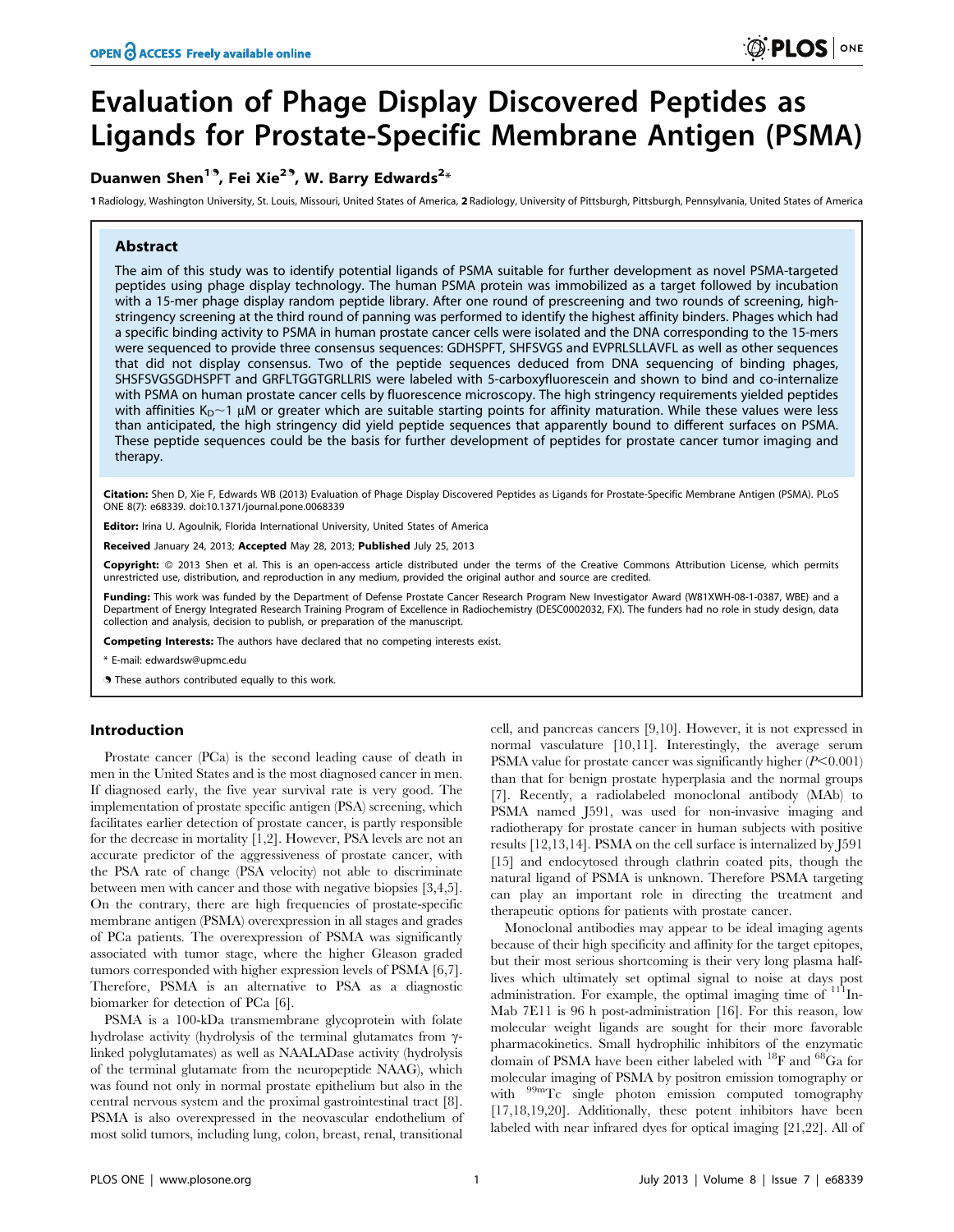the analogs have exhibited PSMA-mediated tumor uptake in animal models with low non-target tissue uptake except for kidney.

As of yet, however, there have been no reported peptides of high affinity that are suitable for PSMA imaging. Peptides have displayed pharmacokinetics suitable for imaging patients on the same day as administration with good target tissue uptake and low non-target tissue uptake. (reviewed in [23]) Unlike small molecule inhibitors, peptides are biopolymers that are easily accessible by solid-phase synthesis from readily available starting materials. Furthermore, they are generally structurally more robust than antibodies and are suitable surrogates with affinity sufficient for molecular imaging. Consequently the discovery of peptides with high affinity for PSMA would be of benefit for anti-prostate cancer research.

One way of finding peptides for a ligand is through panning of a phage-displayed peptide library for the ligand of interest. Phage display is a technique where random peptides are fused to the coat protein of a bacteriophage in a manner that makes them accessible to target ligands. The DNA encoding the peptide sequence is protected within the virion [24]. Panning is a technique of successive binding, rinsing, and elution of specifically bound phage to target receptors. This will result in enrichment of peptideligands with stronger affinity for the target receptor.

The goal of this research was to find lead peptide sequences that bind PSMA for further development as imaging agents for targeted therapy by screening a library of phage displayed peptides against PSMA. A 15-mer library was screened against the soluble ectodomain of PSMA. In the initial step, the library was pre-cleared by intravenous administration in a mouse to remove phages that bound to vascular proteins thus clearing the phage pool of non-specific binders. The resulting library was then screened against the soluble ectodomain of PSMA under low stringency conditions for two rounds of affinity based selection followed by one round of high stringency selection. The purpose of the high stringency selection was to direct selection toward highaffinity binders. Nine unique sequences were determined from twelve isolated phage clones. These sequences were tested for specificity toward PSMA expressed on human prostate cancer cells and the binding affinity was quantified by AlphaScreen and PSMA enzyme assays.

## Materials and Methods

## Materials

F3-15mer random bacteriophage library and K91BluKan (B91BK) E.Coli expression system was depleted of phage that bind proteins of mouse vasculature as previously described [25]. His-tagged PSMA (PSMA-His $_6$ ) was purchased from R&D Systems. Rabbit monoclonal anti-PSMA antibody was purchased from Epitomics (Burlingame, CA). Biotinylated rabbit polyclonal anti-Fd bacteriophage antibody was purchased from Sigma-Aldrich (St. Louis, MO). Alexa 488 conjugated streptavidin was purchased from Invitrogen (Carlsbad, CA). TRITC labeled donkey anti-Rabbit IgG was purchased from Jackson ImmunoResearch Laboratories, INC. (West Grove, PA). TBS is 50 mM Tris, 150 mM NaCl, pH 7.4. Fmoc-L-Amino acids, HCTU (2-(6- Chloro-1H-benzotriazole-1-yl)-1,1,3,3-tetramethylaminium hexafluorophosphate), and Cl-HOBt (6-Chloro-1-hydroxybenzotriazole) were purchased from AAPPTec (Louisville, KY). The Rink amide AM resin LL (100–200 mesh) and the biotin-PEG NovaTag resin were purchased from EMD Millipore (Billerica, MA). The  $Fmoc<sub>4</sub>-Lys<sub>2</sub>-Lys- $\beta$ -Ala Wang resin and the N-Fmoc-Amido$  $dPEG<sub>6</sub>$  acid were purchased from Peptide International (Louisville, KY). The 3-maleimido-propionic acid was purchased from Chem-Impex International (Wood Dale, IL). The 5-FAM (5 carboxyfluorescein) was purchased from AnaSpec (Fremont, CA). The AlphaScreen Histidine detection kit which contains the streptavidin donor beads and the nickel chelate acceptor beads was purchased from PerkinElmer (Waltham, MA). All other reagents were purchased from Sigma Aldrich (St. Louis, MO).

#### General methods

All peptides were synthesized on the CEM Liberty1 microwave peptide synthesizer (Matthews, NC) using the Rink amide resin, except for the biotinylated peptides which used the biotin-PEG NovaTag resin. 5-FAM peptides were synthesized by coupling 5- FAM to the N-terminus of the peptide on resin. All peptides were purified by HPLC and the molecular weights were confirmed by either ESI MS (Waters LCT Premier XE) or MALDI-TOF MS (Applied Biosystems Voyager DE-STR).

#### Tetrameric peptide synthesis

The tetrameric peptide was synthesized as previously described [26]. Briefly, the thiol containing reactive peptide monomer was synthesized by introducing a GGGS- $(PEG)_{6}$ -C linker to the Cterminus of peptide 562 (Table 1). The maleimide-activated core was synthesized by coupling the 3-maleimido-propionic acid on the  $\text{Fmoc}_4\text{-Lys}_2\text{-Lys-}\beta\text{-Ala Wang resin.}$  The purified reactive peptide monomer and the maleimide-activated core were conjugated in PBS with the final tetrameric peptide purified through HPLC.

## Screening the phage library for PSMA-targeted peptides

Standard preparations and procedures methods were described from George P. Smith on the website http://www.biosci.missouri. edu/SmithGP/PhageDisplayWebsite/

PhageDisplayWebsiteIndex.html) and as previously described [27]. To deplete the library of background binding phage, the plate was coated with monoclonal anti-polyhistidine antibody (mouse), then 5% bovine serum albumin (BSA) without PSMA-His<sub>6</sub>. Then,  $1.9 \times 10^{13}$  colony-forming units (cfu) were added and

Table 1. Sequences of phage clones isolated after 3-round of panning and  $IC_{50}$  values of the peptides analyzed.

|      | Clone ID Sequence      | #                  | AlphaScreen   | <b>Enzyme</b><br>inibition                     |
|------|------------------------|--------------------|---------------|------------------------------------------------|
| B    | <b>LPIFKVDFGDHSPFT</b> | nd                 | nd            | nd                                             |
| Ċ    | ARMFLLFLMRCIGCY        | $565*$             | $>4.83 \mu M$ | a                                              |
| D, H | <b>SHSFSVGSGDHSPFT</b> | 562                | nd            | 661 µM<br>$(76 \text{ }\mu\text{M})^{\dagger}$ |
|      | <b>SHSFSVGSGDHSPFT</b> | (562) <sub>4</sub> | nd            | 311 µM                                         |
| E, F | <b>SHSFSVGSGSGDHSP</b> | nd                 | nd            | nd                                             |
| G    | LSFFSCWLRRSFSLT        | $564*$             | 1.72 μM       | b                                              |
|      | <b>EVPRLSLLAVELVVM</b> | nd                 | nd            | nd                                             |
|      | <b>EVPRLSLLAVELCNG</b> | nd                 | nd            | nd                                             |
| K, L | <b>EVPRLSLLAVFLVAN</b> | nd                 | nd            | nd                                             |
| M    | <b>GRFLTGGTGRLLRIS</b> | 563                | 708 nM        | C                                              |

\*Cys(Acm) in peptides 564 and 565.

<sup>†</sup>Ki value from the Cheng-Prussof equation.

 $\alpha$ , no inhibition observed at 14.5  $\mu$ M. <sup>a</sup>, no inhibition observed at 14.5  $\mu$ M.<br><sup>b</sup> no inhibition observed at 55.5  $\mu$ M.

 $^{6}$ , no inhibition observed at 55.5  $\mu$ M.

 $\frac{1}{2}$ , no inhibition observed at 1 mM.

nd, not determined.

doi:10.1371/journal.pone.0068339.t001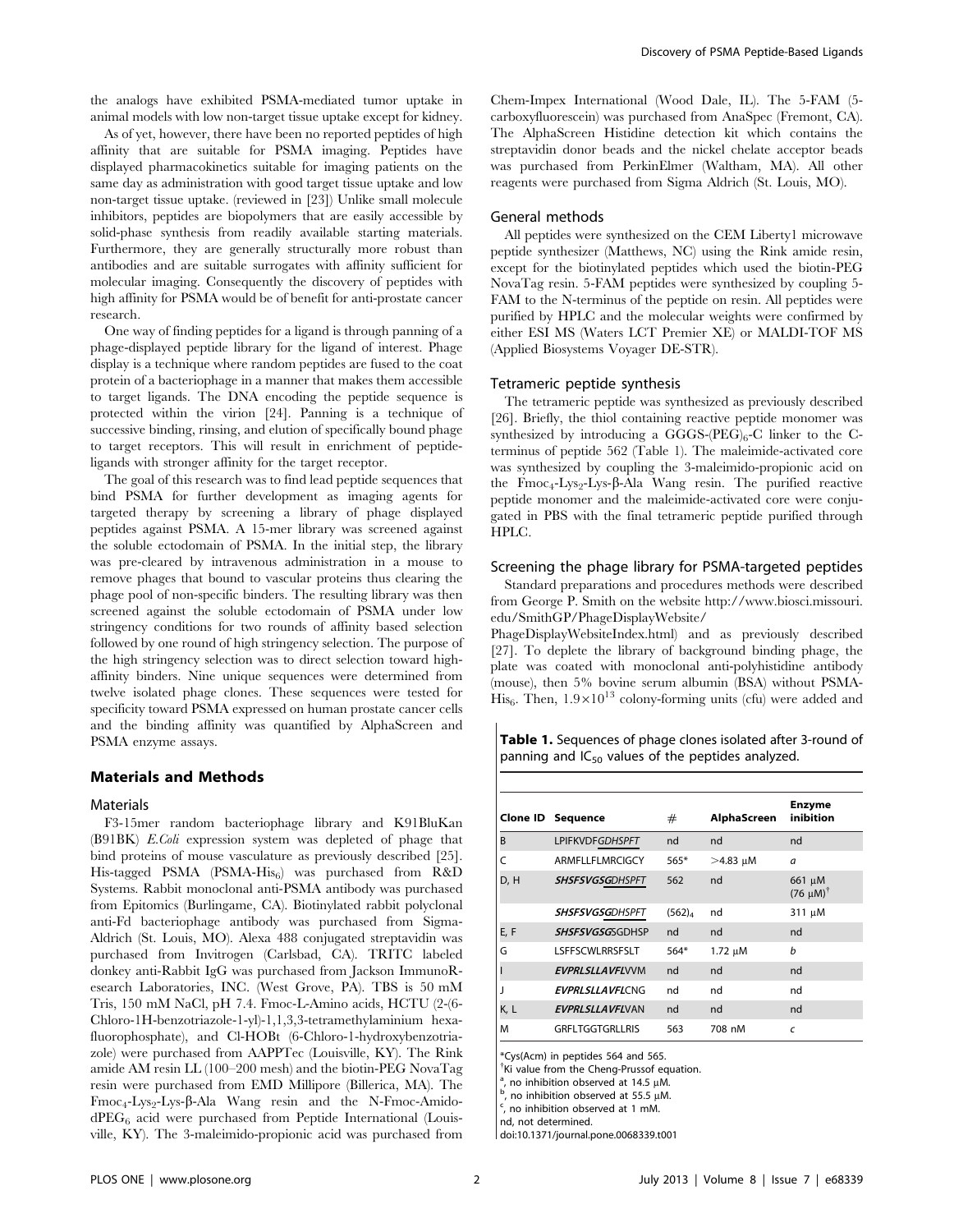allowed to bind (ambient temperature, 1 h); the non-binding phage were collected, amplified and purified for the first round of screening.

All screening began with  $1.9 \times 10^{13}$  cfu and was carried out in one well of a 6-well plate (Corning, binding capacity  $2.5 \mu g \text{ IgG}$ ) well) in a volume of 1.5 mL. The well was coated with mouse monoclonal anti-polyhistidine antibody (1.5 mL, 5 µg/mL) followed by blocking  $(5\%$  BSA, TBS, 3 h). PSMA-His<sub>6</sub> was then captured by the immobilized antibody (3 h, ambient temperature). For rounds one and two of panning (18 h,  $4^{\circ}$ C), low stringency was used (42 nM PSMA-His<sub>6</sub>). In the third round of screening, the stringency was increased to select for the strongest binding phage (33 pM PSMA- $His<sub>6</sub>$ ). After rinsing to remove non-binding phages (TBS), bound phage were eluted under acidic conditions, neutralized, amplified and purified for the second round of screening. Individual phage clones were selected on Kanamycin and Ampicillin antibiotic plates and sequenced after the second and third rounds of screening.

#### DNA sequencing

The phagemids of PSMA-bound phages were isolated (TRIzol reagent, Invitrogen, Carlsbad, CA), purified with (phenol/chloroform) and used as templates for DNA sequencing. PCR was used to amplify using the primer 5'-TGAATTTTCTGTATGAGG-3' (reverse primer 3'-ACTTAAAAGACATACTCC-5'). Template amplification was done using BigDye Terminator (V3.1, Invitrogen/Applied Biosystems, Carlsbad, CA). The PCR reaction started at  $98^{\circ}$ C for 5 minutes followed by 30 cycles of amplification at  $96^{\circ}C$  for 15 seconds,  $55^{\circ}C$  for 15 seconds,  $60^{\circ}$ C for 4 minutes. The DNA sequences of phages were used to deduce the peptide sequence (Table S1). A GeneBank (BLAST) homology search was performed of consensus sequences that emerged from the screening to determine whether they are homologous to motifs present in human proteins.

## Cell Culture

The LNCaP and PC-3 human prostate cancer cell lines (American Type Culture Collection, Rockville, MD) were maintained in RPMI 1640 medium (Life Technologies, Grand Island, NY) containing 10% fetal bovine serum (FBS; Invitrogen/ GIBCO, Carlsbad, CA), 100 U/ml penicillin, 100 µg/ml streptomycin in 5%  $CO<sub>2</sub>/95%$  air at 37°C.



Figure 1. Recoveries from screening phage displayed libraries against the soluble ectodomain of PSMA. doi:10.1371/journal.pone.0068339.g001

## Determination of Cell Surface Binding and Internalization by Confocal Microscopy

The binding and cellular internalization study of phage clones and 5-FAM labeled peptides was performed as described previously [28]. Briefly, LNCaP and PC-3 cells  $(1\times10^4 \text{ cells/well})$ were grown on LabTek 8-chamber slides (Nunc Inc. Rochester, NY) overnight prior to the experiment. To determine the binding and internalization of phage clones, each clone  $(10^9 \text{ cftu})$  was incubated with LNCaP or PC-3 cells adherent in chamber slides  $(37<sup>o</sup>C, 2 h)$ . After rinsing (PBS), the cells were fixed and permeabilized (4% paraformaldehyde, 0.01% Triton-X, 15 min) and blocked (5% BSA, TBS). To visualize the surface bound and internalized phage clones, the fixed and permeabilized cells were treated with either biotinylated rabbit anti-Fd bacteriophage antibody and Alexa 488 conjugated to streptavidin, or rabbit monoclonal anti-PSMA antibody (primary antibody) with TRITC labeled donkey anti-Rabbit IgG (secondary antibody). To inhibit the specific binding of the phage clones, the cells were preincubated with PSMA-His<sub>6</sub> (100 nM, 2 hours,  $37^{\circ}$ C) before adding the phage clones. To quantify the fluorescence, the relative fluorescence unit (rfu) in the LNCap cells was measured with the software in Olympus FV1000 confocal scanning microscope..



Figure 2. Immunofluorescence microscopy of phage clones from round 2 of panning. (A) PSMA (100 nM) inhibited the binding of Clone 1 (ARLSHRPSYLLVCA) and Clone 2 (GTAVASRVYSLHSLM) to PSMA-postive LNCaP cells, indicating that the uptake was receptor specific (scale is 30  $\mu$ m). (B) Immunofluorescence microscopy of phage clones from round 2 of panning indicate that the panning process is biased toward PSMA binding ("\*" denotes  $P < 0.05$ ). doi:10.1371/journal.pone.0068339.g002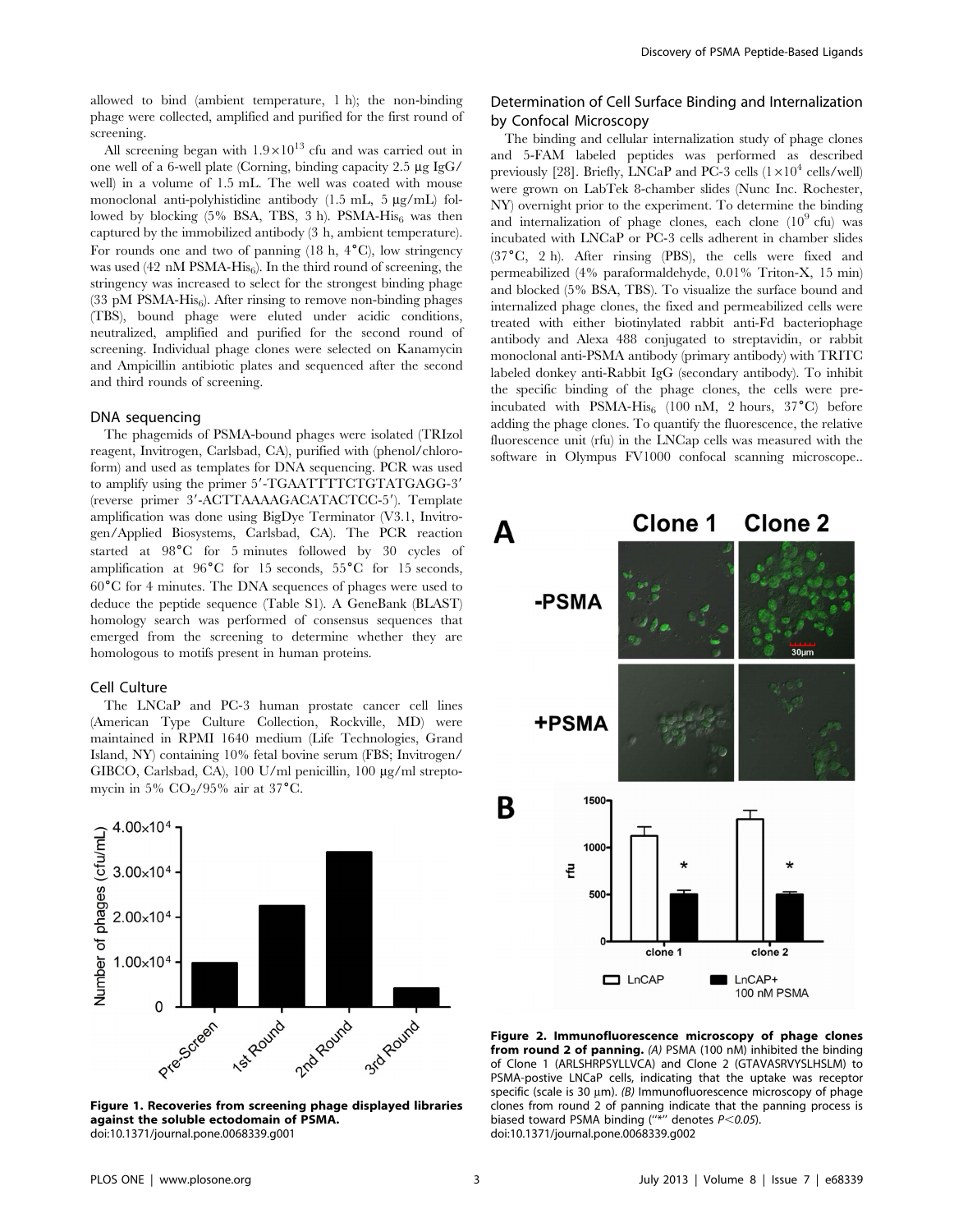

Figure 3. Immunofluorescence microscopy of phage clones from round 3 of panning. Randomly selected PSMA-targeted phage clones (C, E, G, H, J, L) from the third round of screening bound specifically to LNCaP cells (''L''), but not PC3 cells (''P''). While staining was preferentially bound at cell surface, there was evidence of internalization (scale 20  $\mu$ m). doi:10.1371/journal.pone.0068339.g003

Regions of interest were drawn in ten cells to determine the rfu

values. To determine whether the discovered peptides from the third round of screening bound PSMA-positive LnCAP cells and cointernalized with PSMA, the 5-FAM labeled peptides (DMSO:TBS 80:20,  $v/v$ ) were diluted in culture medium (1  $\mu$ M) and incubated with adherent LNCaP cells in 8-well chamber slides (1 h,  $37^{\circ}$ C). After rinsing with PBS, the cells were fixed (4% paraformaldehyde, 15 min) and permeabilized (0.01% Triton-X, 15 min). Non-specific binding sites were blocked (5% BSA, TBS, 1 h), and then the cells were incubated with 1:1000 rabbit monoclonal anti-PSMA antibody (primary antibody, 3% BSA, TBS, 1 h). After rinsing (PBS), the cells were incubated with 1:1000 TRITC labeled donkey anti-Rabbit IgG (secondary antibody, 3% BSA, TBS, 1 h). After rinsing with PBS, the cells were mounted (50% glycerol, PBS), covered with coverslips, and sealed with nail polish. Confocal laser scanning microscopy (Olympus FV1000) was used to analyze all samples. We also used z-stack images to determine the extracellular and intracellular locations of the 5-FAM labeled peptides.

## AlphaScreen assay

The AlphaScreen competition binding assay was performed based on published procedures [29,30,31]. Briefly, to a 384-well, low flange, white flat bottom polystyrene NBS microplate (Corning, Tewksbury, MA), biotinylated peptide 563 (563-biotin,  $5 \mu L$ , 600 nM), PSMA (10  $\mu L$ , 30 nM) and buffer or peptide (various concentrations,  $5 \mu L$ ) were added. The mixture was incubated (ambient temperature, 1 h), and then nickel chelate acceptor beads  $(5 \mu L, 120 \mu g/mL)$  were added followed by a



Figure 4. Binding and internalization of 5FAM-562 and 5FAM-563 in LNCaP cells. 5FAM-562 (1  $\mu$ M, A-C, green) and 5FAM-563 (1  $\mu$ M , D–F, green) bound and internalized in LNCaP cells and colocalized with PSMA in intracellular vesicles visualized with anti-PSMA-Mab (red, scale is 20 um).

doi:10.1371/journal.pone.0068339.g004

second incubation (dark, ambient temperature, 1 h). Streptavidin donor beads (5  $\mu$ L, 120  $\mu$ g/mL) were added for a final incubation (dark, ambient temperature, 30 m). The amount of bound 563 biotin to  $PSMA-His<sub>6</sub>$  was quantified on a Synergy H4 hybrid multi-mode microplate reader (Biotek) using factory recommended settings. The final concentration for the donor/acceptor beads was 20 mg/mL, and the buffer used in this assay was 25 mM HEPES, 100 mM NaCl, pH 7.4. Data was analyzed by non-linear regression with GraphPad Prism.

## PSMA enzyme assay

The glutamic acid/glutamate released from the natural substrate of PSMA, NAAG (N-acetylaspartylglutamate), was analyzed by the fluorescence-based Amplex Red Glutamic Acid/ Glutamate Oxidase assay kit (Invitrogen) as previously described [21,22,32,33]. Briefly, in a 96-well half area black flat bottom polystyrene NBS microplate (Corning, Tewksbury, MA), PSMA- $His<sub>6</sub>$  (3 nM, 10 µL) and different concentrations of peptide 562 (monomer or tetramer,  $20 \mu L$ ) or buffer (TBS,  $20 \mu L$ ) were incubated (37 $\mathrm{C}$ , 30 min). Then NAAG (4  $\mu$ M, 10  $\mu$ L) was added to the peptide/PSMA-His<sub>6</sub> mixture (37<sup>°</sup>C, 30 min). The enzymatic reaction was quenched (500 mM  $NaH_2PO_4/Na_2HPO_4$ ,  $pH$  7.4, 10  $\mu$ L). The fluorescence signals generated from the Amplex working solution (50 µL) with the NAAG-liberated glutamate  $(37^{\circ}C, 1$  hour, light exclusion) were then quantified by the Synergy H4 hybrid multi-mode microplate reader (Ex 530 nm, Em 590 nm). Data was analyzed by non-linear regression with GraphPad Prism.

## Results and Discussion

## Recoveries of phage during panning

A 15 amino acid fUSE5 phage display library was used as input phage to screen against poly-histidine tagged PSMA (PSMA-His6) immobilized in 6-well plates. This library had been previously depleted of phage that bound the endothelial cells of mouse and then re-amplified. After a depletion of the library of phage that bound non-specifically to the selection components consisting of BSA and anti- $His<sub>6</sub>$ -Mab, the phage display library of 15-mers, was panned against PSMA-His<sub>6</sub> that was captured by immobilized anti- $His<sub>6</sub>$ -Mab. In rounds one and two the recovered phage was rising which is indicative of positive selection; however, the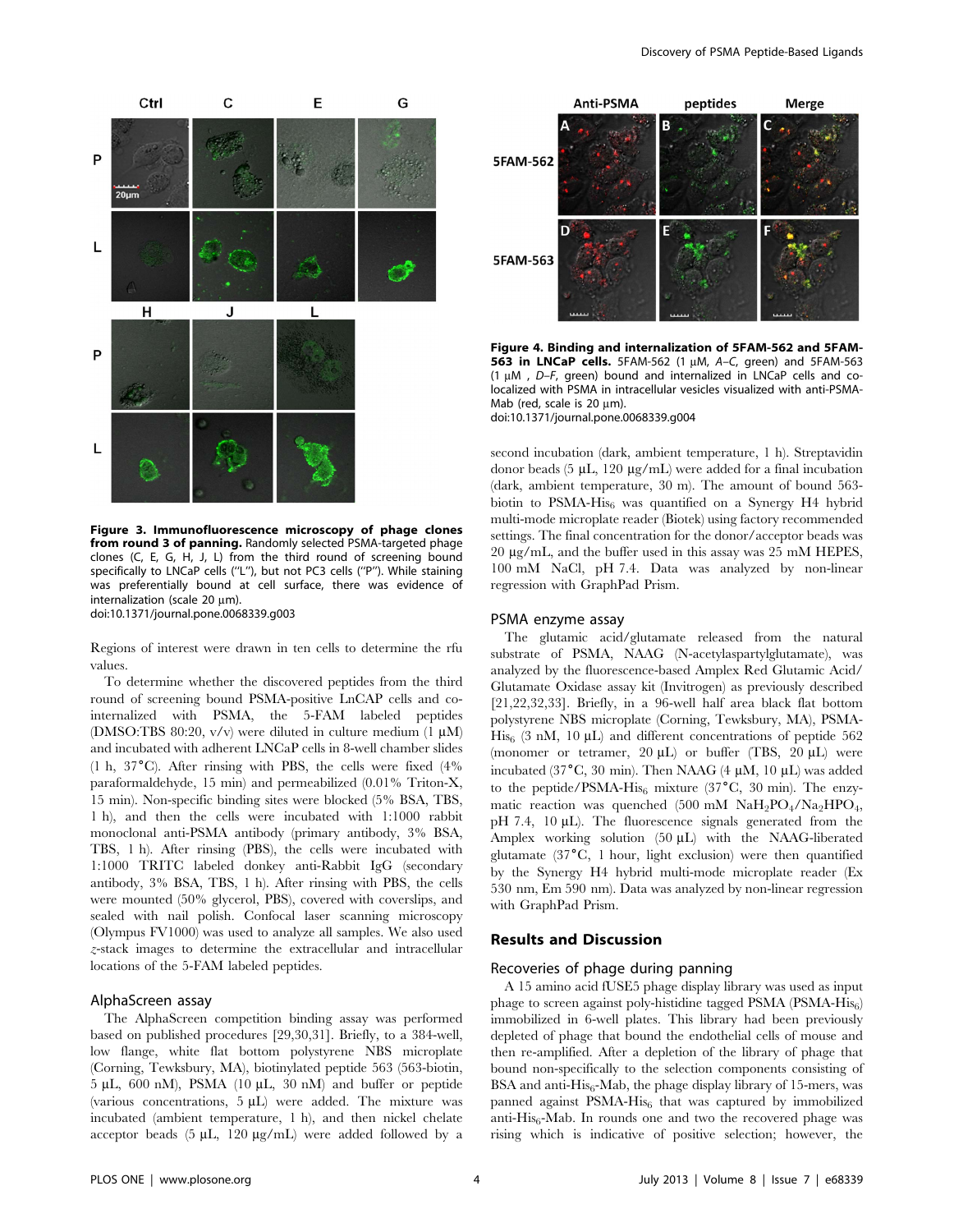recovery decreased significantly when the concentration of PSMA- $His<sub>6</sub>$  was decreased from 42 nM to 33 pM from the second to third round of selection, respectively (Figure 1). The binding capacity of the plate was  $\sim 10$  nM in the capturing antibody, therefore we exceeded the binding capacity of the plate by  $\sim$ 4fold, assuming a high affinity of the anti-His<sub>6</sub>-Mab for the His<sub>6</sub> tag. The very low concentration of PSMA (33 pM) was used to increase the stringency of specific binding to PSMA so that only the highest affinity peptides would be selected [34]. After the third round of selection, three strong consensus sequences emerged: GDHSPFT, SHFSVGS and EVPRLSLLAVFL, where the former sequence appeared three times and the latter two sequences appeared four times (Table 1). Consensus sequences suggest the presence of a defined binding motif whose affinity could be enhanced by key amino acid substitutions within or adjacent to the consensus sequence itself. A BLAST (NCBI) search algorithm for the sequences GDHSPFT, SHFSVGS and EVPRLSLLAVFL revealed a number of human proteins with motifs that have significant homology to the consensus sequences. However, there was no obvious correlation between them and possible binding partners for PSMA.

#### Microscopy of phage clones

The phage displayed library was panned against soluble PSMA, which according to structural studies, exists predominately in the dimeric state and is fully functional in that state [35]. However, it was not known whether the soluble homodimer would be in a conformational state that would produce binding peptides that would also recognize PSMA naturally expressed in human cancer cells. To determine if the selected phage clones did recognize PSMA in its natural state, binding of the clones was visualized by confocal immuno-fluorescence microscopy on the human prostate cancer cells LNCaP (PSMA positive) and PC3 (PSMA negative). To verify that the selection was positively biased toward PSMA selection after round 2, eight clones were selected. Clone 1 (ARLSHRPSYLLVCA) appeared once and clone 2(GTAVASR-VYSLHSLM) appeared seven times. The binding of clones 1 and 2 to PSMA was tested with LNCaP cells with and without an inhibitory concentration of PSMA-His $_6$  (100 nM). The addition of soluble PSMA significantly reduced binding to the LNCaP cells for both clones ( $P<0.05$ , students t-test) indicating that the selection strategy had biased the library toward PSMA binding (Figure 2). After round 3 of selection, clones C, E, G, H, J, and L were tested for PSMA-mediated binding to LNCaP cells. These phage clones bound PSMA-positive LNCaP cells much more strongly than PSMA-negative PC3 cells utilizing the same input quantities for both cells (Figure 3). The staining is strong at the cell periphery where PSMA is localized. In some cases, vesicles are starting to appear on the cell periphery which is indicative of internalization, which has been previously observed with other PSMA targeted ligands [15]. This data indicate that the library is definitely biased toward PSMA binding and the tested clones do indeed bind PSMA in its natural state on human cancer cells. At this point, the panning process was stopped and the displayed peptide sequences were tested for further development as PSMA ligands.

## Co-localization of the targeted peptides and PSMA on the surface of LNCaP cells

To further address the specificity and affinity of the discovered peptides toward PSMA-binding among the selected phages in the third round of screening, a total of 13 phage clones were selected and their phagemids DNA were isolated, sequenced and deduced to protein sequences, which were used as templates for syntheses of the 15-mer peptides. Three consensus sequences, -SHSFSVGSG-, -GDHSPFT- and -EVPRLSLLAVFL- were found in the screening (Table 1). Two peptides containing a consensus sequence, SHSFSVGSGDHSPFT (562) and GRFLTGGTGRLLRIS (563), were synthesized and conjugated with 5-carboxyl fluorescein (5FAM) on the N-terminal amine to determine whether they would induce internalization in LNCaP cells (Figure 4). These results show strong co-staining between the 5FAM-562 and 5FAM-563 and PSMA located in intra- cellular vesicular compartments within the LNCaP cells indicating that both peptides bind PSMA and induce internalization which would be an important attribute for molecular imaging (Figure 4) [12,13,14]. Previously, monoclonal antibodies and small molecule PSMA-inhibitors have been shown to be internalized into cells, mediated by PSMA [11,36]. On phage, the peptides are connected C-terminally to the phage and it is possible that modifications at the N-terminus could reduce binding affinity; however, if there was any reduction in affinity, it was not great enough to completely inhibit binding. These results indicate that



Figure 5. Evaluation of binding affinities between phage display-discovered peptides and PSMA. (A) AlphaScreen assay in which Peptide 563 (filled circles) or Peptide 564 (filled squares) competed with biotinylated peptide 563 for binding to PSMA. Data was fitted to generate IC<sub>50</sub> curves for Peptide 563 (solid line) and Peptide 564 (dashed line). (B) Fluorescence-based PSMA enzyme inhibition assay in which Peptide 562 monomer (filled circles) or Peptide 562 tetramer (filled squares) inhibited the hydrolysis of NAAG (substrate) by PSMA. Data was fit to generate IC<sub>50</sub> curves for Peptide 562 monomer (solid line) and Peptide 562 tetramer (dashed line). doi:10.1371/journal.pone.0068339.g005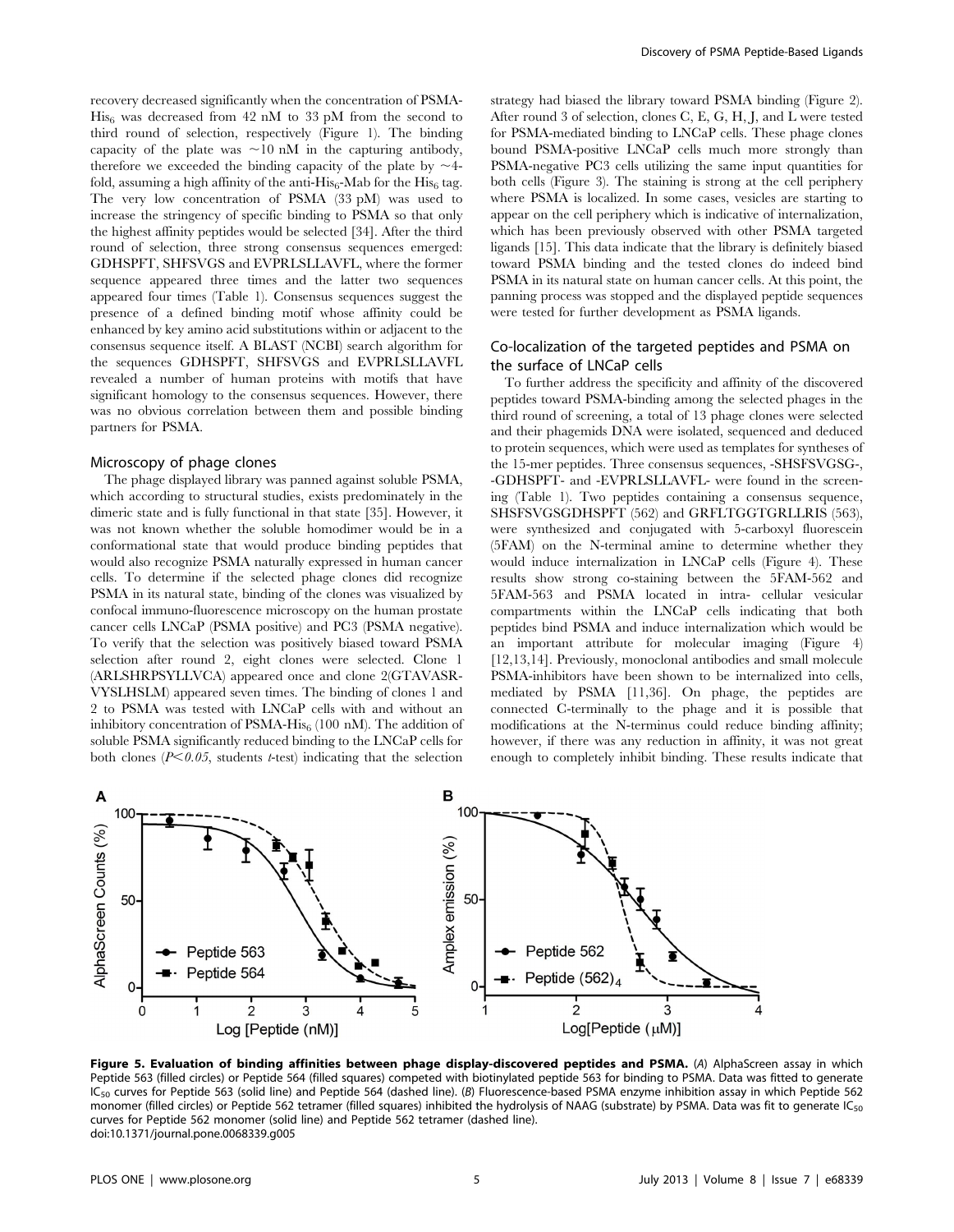

Figure 6. Structure of the Peptide 562 tetramer. doi:10.1371/journal.pone.0068339.g006

the peptides 562 and 563 discovered through phage display library are indeed highly-specific PSMA-binding peptides.

## Binding Affinities by AlphaScreen and PSMA enzyme assays

AlphaScreen is a bead-based non-radioactive homogenous proximity assay and has been used to study both strong  $(\sim nM)$  $K_D$ ) and weak ( $\nu$ M K<sub>D</sub>) interactions between biomolecules. Because AlphaScreen is a homogenous assay, it is of particular value in evaluating peptides with putative weak affinities that are likely to be discovered from naïve libraries. In previous work, the  $K_D$ -values derived from AlphaScreen assay were consistent with those reported using other methods such as radio-ligand binding assay, fluorescence polarization assay and surface plasmon resonance (SPR) assays [30,31,37,38]. In our study, the biotinylated peptide 563 bound the streptavidin donor bead and the  $PSMA-His<sub>6</sub>$  bound the nickel chelate acceptor bead. Only when the peptide binds to PSMA (thus bringing the two beads close to each other), can the AlphaScreen (emission) signal be generated, in which case, the singlet oxygen generated by the excitation at 680 nm on the donor bead can transfer energy to the adjacent acceptor bead and subsequently produce an emission signal at 520–620 nm.

To test the affinity of peptides discovered by phage display, peptides 562, 563, 564, and 563-biotin were synthesized and purified by RP-HPLC and tested for affinity in either AlphaScreen or in a PSMA inhibition assay. The peptides bearing the relatively hydrophobic consensus sequence EVPRLSLLAVFL were synthesized, but due to the extremely limited aqueous solubility they were not tested. In the AlphaScreen binding assay, peptide 563, 564, and 565 were used to displace biotinylated peptide 563 with concomitant loss in signal. The  $IC_{50}$  values were used to approximate the  $K_D$  between the displacing peptides and PSMA (Figure 5A). Peptide 563 (IC<sub>50</sub> = 708 nM, 95%) and 564  $(IC_{50} = 1.72 \mu M, 95\%$  confidence intervals: 1.09–2.71  $\mu$ M) displace 563-biotin in a log dose-dependent manner. In control experiments peptide 562 generated high background counts due to nickel binding (through histidines) properties and was thus not suited for analysis by AlphaScreen but did inhibit the PSMA enzymatic reaction (against 1  $\mu$ M NAAG) and gave an IC<sub>50</sub> value of 661  $\mu$ M (95% confidence intervals: 426–1024  $\mu$ M, Figure 5B). Utilizing the Cheng-Prusoff equation,  $K_I = IC_{50}/(1 + [S]/K_M)$ and  $K_M = 0.13 \mu M$ , a  $K_I$  value of 76  $\mu$ M can be computed [39]. Peptide 565 was relatively insoluble in aqueous buffers and was not active at a concentration of  $4.83 \mu M$  in AlphaScreen or 14.5 µM in the PSMA enzyme inhibition assay. With limited water solubility, peptide 564, at a concentration of 55.5  $\mu$ M, could not inhibit the PSMA enzymatic reaction. Interestingly, even with a concentration of 1.07 mM, peptide 563 could not inhibit the PSMA enzymatic reaction under our test conditions.

Quantitative studies of the affinity between peptide ligands discovered by phage display and PSMA have only been investigated by the PSMA enzyme inhibition assay [32,40,41,42]. To the best of our knowledge, this is the first investigation of affinities of peptide ligands for PSMA that are not based on the inhibition of the enzymatic activity of PSMA. The AlphaScreen technology is advantageous in assessing the affinity between the peptide ligand and PSMA as it does not depend on the inhibition of the PSMA enzymatic activity and it only requires very low concentration ( $\neg nM$ ) of PSMA. In fact, peptide 563 showed that it can bind PSMA with relatively high affinity (sub- $\mu$ M K<sub>D</sub>) but cannot inhibit the PSMA enzymatic reaction. For one of the peptides which does inhibit the PSMA enzymatic activity, peptide 562, the  $IC_{50}$  value  $(IC_{50} = 661 \mu M)$  is relatively higher than the  $IC_{50}$  of aforementioned peptide ligand discovered by Aggarwal et al. ( $IC_{50} = 23 \mu M$ ). The Peptide-562-tetramer (562<sub>4</sub>, Figure 6) only gave 2-fold improvement with an approximate  $IC_{50}$ value of  $311 \mu M$  (95% confidence intervals: 267-363  $\mu$ M, Figure 5B). In comparison, both Aggarwal et al. and Banerjee et al. [43] showed  $\sim$ 10-fold improvement on the PSMA enzyme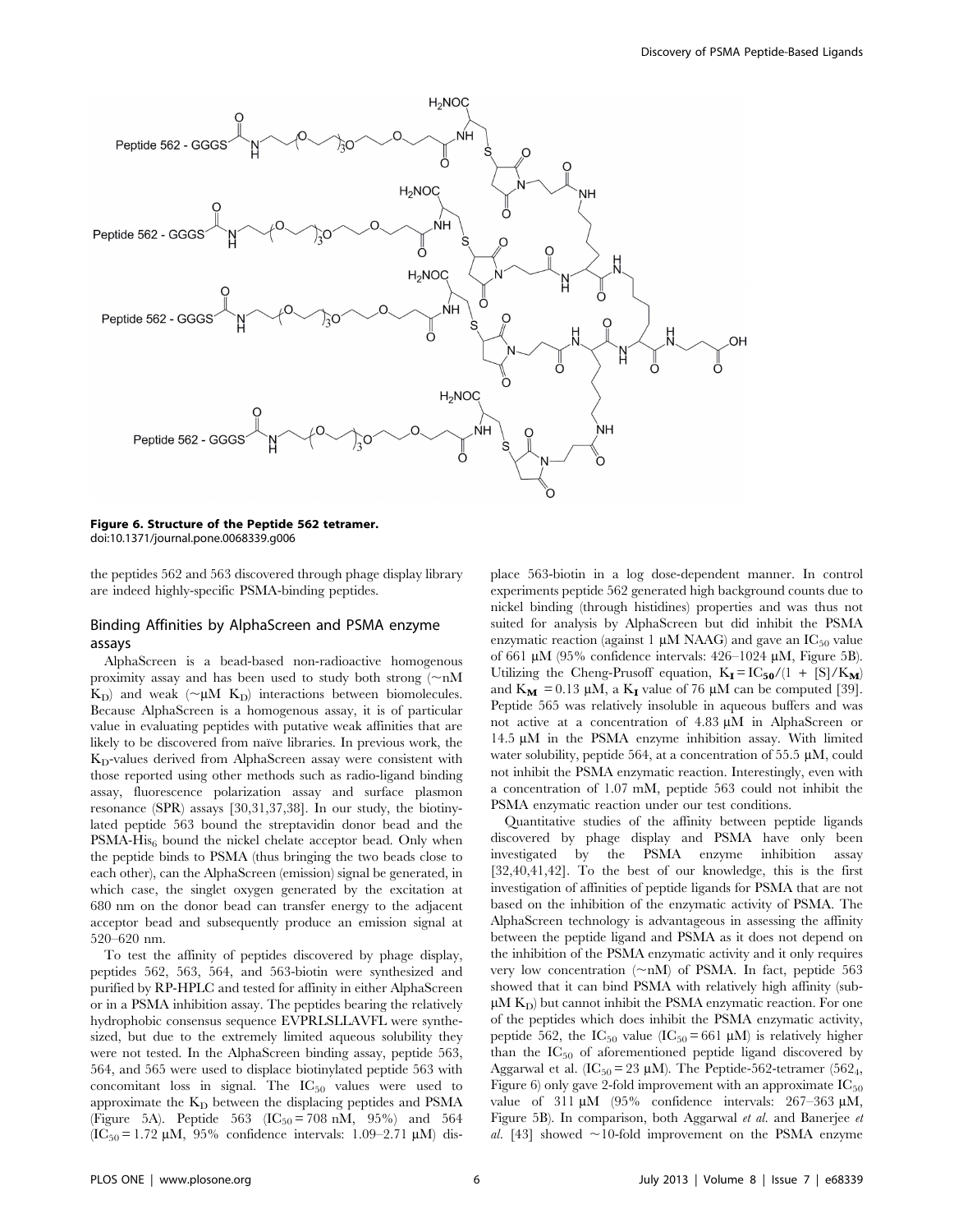inhibitory activity with their multimeric PSMA-binding ligands when comparing to the monomeric ones. Aggarwal et al. [32] attributed such enhancement to the  $\beta$ -hairpin-like secondary structure of the dimeric peptide ligand they made while Banerjee et al. attributed it to the optimized long-linker  $(20 \text{ Å})$  incorporated in their bivalent small-molecule-based ligand. For the sequences discovered in this work, further studies on the secondary structure of those sequences might elucidate the binding mode of residues within the sequence.

Notably, the PSMA enzyme-inhibitory peptide 562 and PSMA enzyme non-inhibitory peptide 563 may bind to PSMA at different surface areas. Peptide 562, SHSFSVGSGDHSPFT, is hydrophilic relative to the very hydrophobic peptide sequence, EVPRLSLLAVFL, and these two peptides may bind to PSMA at different surface areas as well. Thus a potential strategy to increase affinity is a multimeric peptide ligand that would incorporate both hydrophobic and hydrophilic sequences such that two or more sequences could work synergistically for binding PSMA with high affinity and high specificity. This strategy to target different surface areas of the protein of interest has been applied in the fields of phage displayed peptide libraries [44,45], OBOC (one-bead-onecompound) peptide libraries [46] and peptoid microarrays [47].

## Conclusions

Through panning a phage displayed peptide library against soluble PSMA, we anticipated the emergence of peptide sequences for further development into high affinity ligands for PSMA. While the increase in stringency in the last step of panning did not

#### References

- 1. Nam RK, Oliver TK, Vickers AJ, Thompson I, Kantoff PW, et al. (2012) Prostate-specific antigen test for prostate cancer screening: American Society of Clinical Oncology provisional clinical opinion. Journal of oncology practice/ American Society of Clinical Oncology 8: 315–317.
- 2. Basch E, Oliver TK, Vickers A, Thompson I, Kantoff P, et al. (2012) Screening for prostate cancer with prostate-specific antigen testing: American Society of Clinical Oncology Provisional Clinical Opinion. Journal of clinical oncology : official journal of the American Society of Clinical Oncology 30: 3020–3025.
- 3. Hessels D, Verhaegh GW, Schalken JA, Witjes JA (2004) Applicability of biomarkers in the early diagnosis of prostate cancer. Expert Rev Mol Diagn 4: 513–526.
- 4. Roobol MJ, Kranse R, de Koning HJ, Schroder FH (2004) Prostate-specific antigen velocity at low prostate-specific antigen levels as screening tool for prostate cancer: results of second screening round of ERSPC (ROTTERDAM). Urology 63: 309–313; discussion 313–305.
- 5. Thompson IM, Pauler DK, Goodman PJ, Tangen CM, Lucia MS, et al. (2004) Prevalence of prostate cancer among men with a prostate-specific antigen level , or = 4.0 ng per milliliter. N Engl J Med 350: 2239–2246.
- 6. Minner S, Wittmer C, Graefen M, Salomon G, Steuber T, et al. (2011) High level PSMA expression is associated with early PSA recurrence in surgically treated prostate cancer. Prostate 71: 281–288.
- 7. Xiao Z, Adam BL, Cazares LH, Clements MA, Davis JW, et al. (2001) Quantitation of serum prostate-specific membrane antigen by a novel protein biochip immunoassay discriminates benign from malignant prostate disease. Cancer Res 61: 6029–6033.
- 8. Ghosh A, Heston WD (2004) Tumor target prostate specific membrane antigen (PSMA) and its regulation in prostate cancer. Journal of cellular biochemistry 91: 528–539.
- 9. Morris MJ, Pandit-Taskar N, Divgi CR, Bender S, O'Donoghue JA, et al. (2007) Phase I evaluation of J591 as a vascular targeting agent in progressive solid tumors. Clin Cancer Res 13: 2707–2713.
- 10. Chang SS, O'Keefe DS, Bacich DJ, Reuter VE, Heston WD, et al. (1999) Prostate-specific membrane antigen is produced in tumor-associated neovasculature. Clin Cancer Res 5: 2674–2681.
- 11. Liu H, Moy P, Kim S, Xia Y, Rajasekaran A, et al. (1997) Monoclonal antibodies to the extracellular domain of prostate-specific membrane antigen also react with tumor vascular endothelium. Cancer Res 57: 3629–3634.
- 12. Morris MJ, Divgi CR, Pandit-Taskar N, Batraki M, Warren N, et al. (2005) Pilot trial of unlabeled and indium-111-labeled anti-prostate-specific membrane antigen antibody J591 for castrate metastatic prostate cancer. Clin Cancer Res 11: 7454–7461.
- 13. Milowsky MI, Nanus DM, Kostakoglu L, Vallabhajosula S, Goldsmith SJ, et al. (2004) Phase I trial of yttrium-90-labeled anti-prostate-specific membrane

produce peptides of high affinity, three strong consensus sequences did emerge, GDHSPFT, SHFSVGS and EVPRLSLLAVFL in addition to several sequences that were not in consensus. One interesting trend in the sequences was peptides that bound PSMA but did not inhibit the enzymatic activity of the PSMA. The next steps for these sequences would be affinity maturation. A ten-fold improvement of sequence GRFLTGGTGRLLRIS, with its  $IC_{50}$ value of  $\sim$ 700 nM would result in a peptide with affinity that would be suitable for the non-invasive diagnosis and staging of PCa when labeled with the appropriate isotope for PET. This sequence may even be suitable for conjugation to nanoparticles for therapy of prostate cancer through the enhancement of affinity through avidity.

#### Supporting Information

Table S1 DNA sequences of PSMA-targeted clones. (DOC)

#### Acknowledgments

The F3-15mer random bacteriophage library and K91BluKan (B91BK) E.Coli were gifts from Susan L. Deutscher.

## Author Contributions

Conceived and designed the experiments: DS FX. Performed the experiments: DS FX. Analyzed the data: DS FX. Wrote the paper: DS FX WBE.

antigen monoclonal antibody J591 for androgen-independent prostate cancer. J Clin Oncol 22: 2522–2531.

- 14. Bander NH, Milowsky MI, Nanus DM, Kostakoglu L, Vallabhajosula S, et al. (2005) Phase I trial of 177lutetium-labeled J591, a monoclonal antibody to prostate-specific membrane antigen, in patients with androgen-independent prostate cancer. J Clin Oncol 23: 4591–4601.
- 15. Liu H, Rajasekaran AK, Moy P, Xia Y, Kim S, et al. (1998) Constitutive and antibody-induced internalization of prostate-specific membrane antigen. Cancer Res 58: 4055–4060.
- 16. Sodee DB, Faulhaber PF, Nelson AD, Bakale G (2004) The prognostic significance of indium-111-capromab penetide. J Clin Oncol 22: 379–380; author reply 380–371.
- 17. Banerjee SR, Foss CA, Castanares M, Mease RC, Byun Y, et al. (2008) Synthesis and evaluation of technetium-99m- and rhenium-labeled inhibitors of the prostate-specific membrane antigen (PSMA). Journal of medicinal chemistry 51: 4504–4517.
- 18. Banerjee SR, Pullambhatla M, Byun Y, Nimmagadda S, Green G, et al. (2010) 68Ga-labeled inhibitors of prostate-specific membrane antigen (PSMA) for imaging prostate cancer. Journal of medicinal chemistry 53: 5333–5341.
- 19. Chen Y, Foss CA, Byun Y, Nimmagadda S, Pullambhatla M, et al. (2008) Radiohalogenated prostate-specific membrane antigen (PSMA)-based ureas as imaging agents for prostate cancer. J Med Chem 51: 7933–7943.
- 20. Chen Y, Pullambhatla M, Foss CA, Byun Y, Nimmagadda S, et al. (2011) 2-(3- {1-Carboxy-5-[(6-[18F]fluoro-pyridine-3-carbonyl)-amino]-pentyl}-ureido)-pen tanedioic acid, [18F]DCFPyL, a PSMA-based PET imaging agent for prostate cancer. Clinical cancer research : an official journal of the American Association for Cancer Research 17: 7645–7653.
- 21. Chen Y, Dhara S, Banerjee SR, Byun Y, Pullambhatla M, et al. (2009) A low molecular weight PSMA-based fluorescent imaging agent for cancer. Biochemical and Biophysical Research Communications 390: 624–629.
- 22. Humblet V, Lapidus R, Williams LR, Tsukamoto T, Rojas C, et al. (2005) Highaffinity near-infrared fluorescent small-molecule contrast agents for in vivo imaging of prostate-specific membrane antigen. Molecular imaging 4: 448–462.
- 23. Haubner R, Decristoforo C (2011) Radiotracer II: Peptide-Based Radiopharmaceuticals. In: Kiessling F, Pichler BJ, editors. Small Animal Imaging: Springer Berlin Heidelberg. pp. 247–266.
- 24. Noren KA, Noren CJ (2001) Construction of high-complexity combinatorial phage display peptide libraries. Methods 23: 169–178.
- 25. Newton JR, Kelly KA, Mahmood U, Weissleder R, Deutscher SL (2006) In vivo selection of phage for the optical imaging of PC-3 human prostate carcinoma in mice. Neoplasia 8: 772–780.